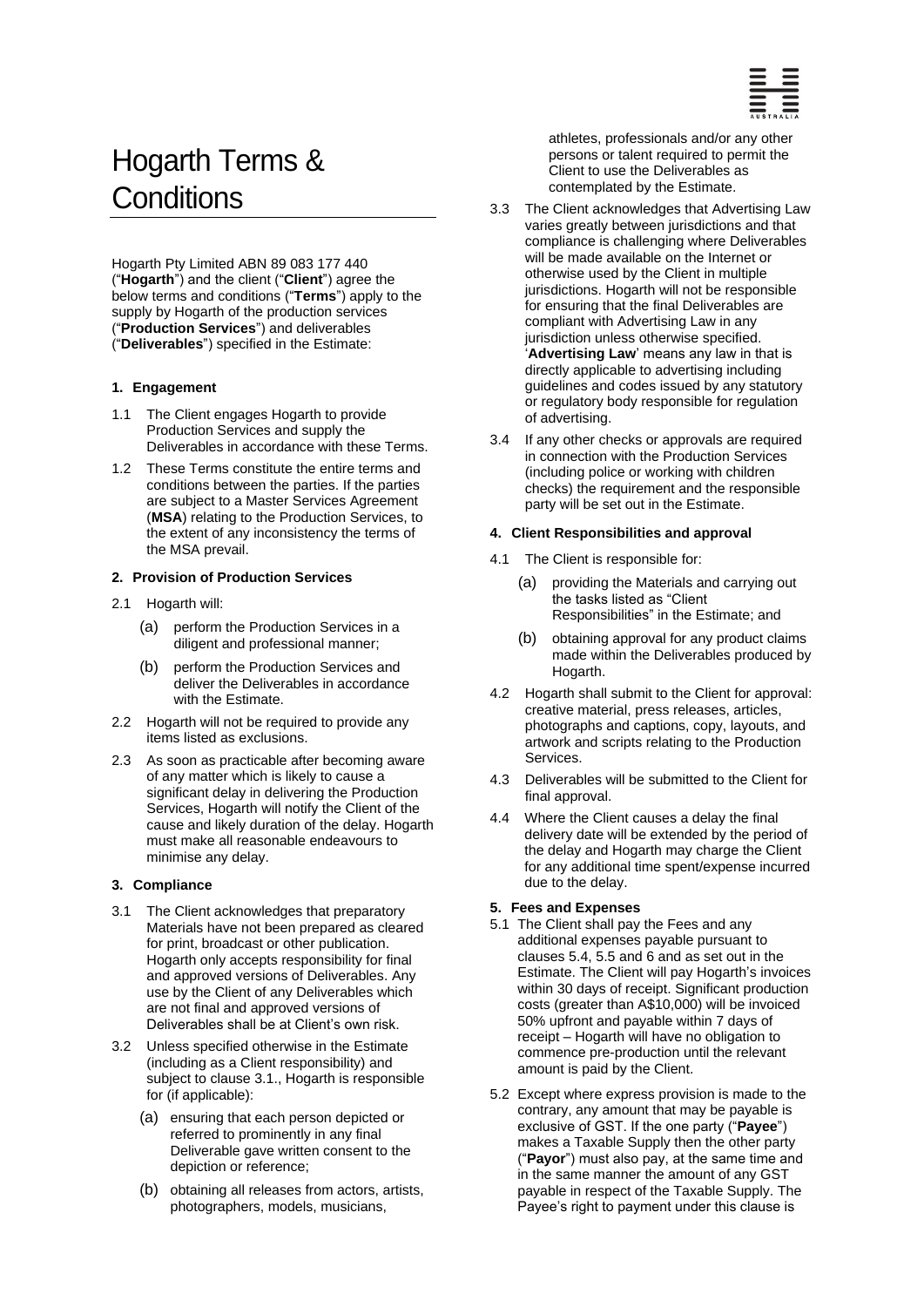

subject to a valid Tax Invoice as appropriate, being delivered to the Payor.

- 5.3 In this clause the terms "GST", "Input Tax Credit", "Tax Invoice" and "Taxable Supply" have the same meaning as in *A New Tax System (Goods and Services Tax) Act 1999* (Cth).
- 5.4 Any item identified in the Cost Estimate as being a variable expense, is not included in the fixed Fees and will be charged separately.
- 5.5 The Client will pay Hogarth any additional expenses incurred by Hogarth due to production being frustrated by bad weather; causes beyond Hogarth's reasonable control, including, but not limited to, war, terrorist attack, acts of God, strikes, injury, Illness or non-appearance of key talent, unavailability of necessary utilities, blackouts or acts of regulatory agencies; or the Client's failure to meet its responsibilities.

#### **6. Variation process**

- 6.1 Hogarth is entitled to seek a variation to the Fees if the Client:
	- (a) requests a change to the Production Services (including the Deliverables); or
	- (b) requires Hogarth to acquire goods or services that are not part of the Costs Estimate or alters a budgeted requirement so that Hogarth is required to incur more cost.
- 6.2 Hogarth will provide the Client with a cost quotation for its approval in writing.

#### <span id="page-1-2"></span>**7. Intellectual Property**

- <span id="page-1-3"></span>7.1 Subject to claus[e 7.2](#page-1-0) and [7.3,](#page-1-1) Hogarth assigns all Intellectual Property in the Deliverables to the Client on payment of the Fees or, where the Fees are to be paid in instalments, the final instalment of the Fees.
- <span id="page-1-0"></span>7.2 Nothing in this claus[e 7](#page-1-2) affects the ownership of any pre-existing Material. Hogarth grants the Client a permanent, irrevocable, royaltyfree non-exclusive licence to use, reproduce, adapt, modify, publish and exploit any preexisting Material incorporated in the Deliverables as contemplated by these Terms.
- <span id="page-1-1"></span>7.3 Hogarth will use reasonable endeavours to obtain an assignment and /or licence of any third party Intellectual Property incorporated into the Deliverables as required by clauses [7.1](#page-1-3) and [7.2.](#page-1-0) If Hogarth is unable to do so it will advise the Client of the terms on which the third party will licence the Intellectual Property and seek the Client's approval before incorporating the third party Intellectual Property into the Deliverables.
- 7.4 The Client grants Hogarth a licence to use, reproduce, adapt, modify and publish any Material provided by the Client for inclusion in the Production Service (including the Deliverables) solely for the purpose of Hogarth providing the Services.
- 7.5 '**Materials'** means any words, documents, literature, copy, questionnaires, fonts, pictures, photographs, drawings, artwork,

story boards, designs, devices, promotional items, samples, representations, films, tapes, sound recordings, domain names, website content, data, software or other things or materials in any media.

#### **8. Termination**

- <span id="page-1-4"></span>8.1 The Client may terminate the Services by providing 14 days written notice to Hogarth. Any prepaid Fees will not be refunded.
- 8.2 The Client is responsible for payment of Production Services provided up to the date of termination, any Estimated Costs incurred to that date or which cannot be cancelled and any third-party cancellation charges (**Termination Costs**). Hogarth will invoice the Client for the Termination Costs (less any prepaid Fees retained under clause [8.1\)](#page-1-4)
- 8.3 Either party may terminate these Terms if the other breaches any material term of these Terms and fails to remedy the breach within 30 days of notice specifying the breach.
- 8.4 Either party may terminate these Terms immediately by giving notice to the other party if:
	- (a) the other party ceases to carry on business;
	- (b) any step is taken by a mortgagee to enter into possession or dispose of the whole or any part of the other party's assets or business;
	- (c) any step is taken to appoint a receiver, a receiver and manager, a liquidator, a provisional liquidator, an administrator or other like person of the whole or any part of the other party's assets or business;
	- (d) the other party disposes of the whole or any part of its assets, operations or business other than in the normal course of business; or
	- (e) the other party ceases to be able to pay its debts as they become due and payable.
- 8.5 Termination by either party is without prejudice to any accrued rights or remedies of that party and will not release the other party from liability in respect of any breach or nonperformance of any obligation.

## **9. Indemnity**

- 9.1 Subject to clause 11, each party (**Indemnifier**) agrees to indemnify the other party and that party's Personnel (**Indemnified Persons**) from and against any direct Loss incurred or suffer by an Indemnified Person arising from:
	- (a) any negligent or unlawful act or omission by the Indemnifier in connection with these Terms;
	- (b) any breach by the Indemnifier of its obligations or warranties under these Terms; or
	- (c) material developed or provided by the Indemnifier and included in the Deliverables infringing the Intellectual Property rights of a third party.